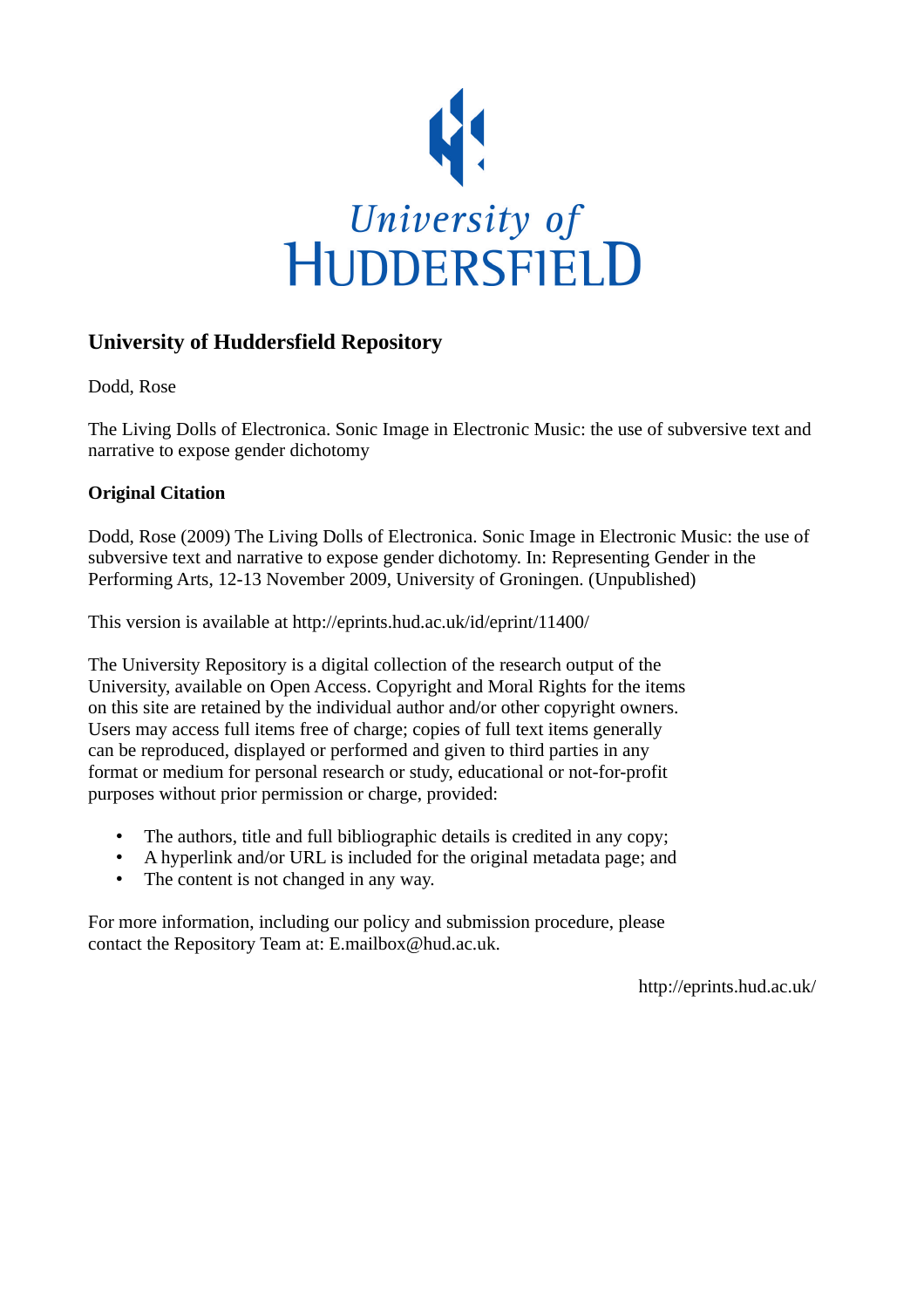'The Living Dolls of Electronica. Sonic Image in Electronic Music : the use of subversive text and narrative to expose gender dichotomy.'

Keywords - Electronica – Parody/Self-Parody – Deviation – Cybernetic Transformation – Text – Image/Narrative – Display

Abstract: The musical tradition of electronica is new and emerging. A selection of practitioners who acknowledge gender in their output will be examined in this paper; strategies being the extent to which corporeality is explicit or exploited by composers in their works, how far the gadgetry of technology is knowingly used as a narrative tool, whether subversively of with an element of parody.

The act of composition is mediated through the acknowledgment of historically inherited musical traditions. This is as true of electronic music as classical, jazz, rock, or any other genre of music. However, the relationship between the electronic form and its close relation the electroacoustic idiom is indistinct, not least because it is difficult to cite exact influences. This is in part because electronic music draws not only on the historical for formal authority, but also references other contemporary genres in its search for artistic innovation. The range of influences for each work is vastly different than those for another work - there is therefore no median definition of what an electronic piece is, what materials constitute it, what form it should take and which influences it might display. What is certain, is that the influence of modernism pervades both the classically derived electroacoustic and electronic forms, retaining its hold into the twenty-first century.

The reappraisal of classical idiomatic language takes a different shape with regard to electronic practice. The tools and materials necessary to make an electronic composition are exotic and alien in relation to traditional classical musical instruments. As Sadie Plant observes: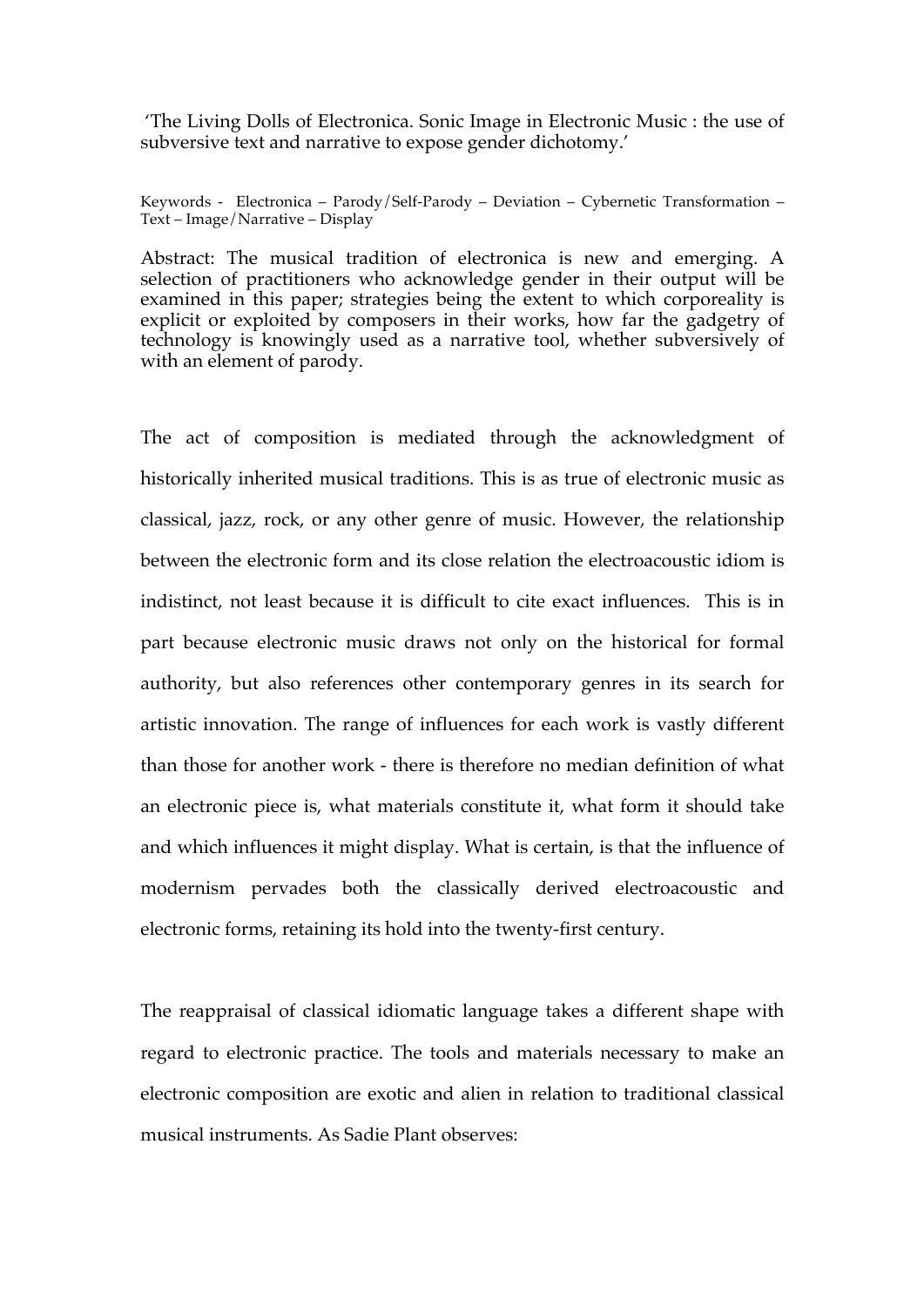Whether they are gathering information, telecommunicating, running washing machines, doing sums, or making videos, all digital computers translate information into the zeros and ones of machine code.<sup>3</sup>

Thus, the electronic project at its very foundation rests upon digital blundering, and sublimation of various technological gadgets and gizmos as the means to contrive a paradigmatic musical language. This is in marked contrast to the classical venture, whose very method and intention is synonymous with purity of musical articulation and execution. The classical musician embodies a grace and erudition reflective of an historical tradition which has finely honed the performance practice of instrumentalists. In marked contrast, the language attributed to the digital and technological domains is well documented for its coarse nature and its very highly charged use of gendered terminologies.<sup>5</sup> Because of its intrinsically different nature, composing with any kind of software or hardware demands new ways in which music is transported from the composer's original aesthetic intent to the final composition as artefact.

When a composer embarks on the act of composition, he/she encounters a variety of intersecting phenomena. Firstly, he/she faces the knowledge of what has gone before. This enters his/her consciousness as a comparative infrastructure, an aesthetic yardstick against which he/she is duty bound to

 $\overline{a}$ 

<sup>3</sup> Sadie Plant, *Zeros + Ones - Digital Women + The New Technoculture* (London,1997), 34.

<sup>&</sup>lt;sup>5</sup> See Andra McCartney, 'Inventing Images: Constructing & Contesting Gender in Thinking about Electroacoustic Music,' *Leonardo Music Journal* (San Francisco, 1995), v, 57; in which she interviews composer Wende Bartley who describes the gendered metaphors she encountered when teaching an electroacoustic studio course; the description of how wiring plugs fit together using "male" and "female" connections, colleagues describing unused tape as "virgin," and a "disk-swapping" party at a Toronto store that specializes in MIDI equipment.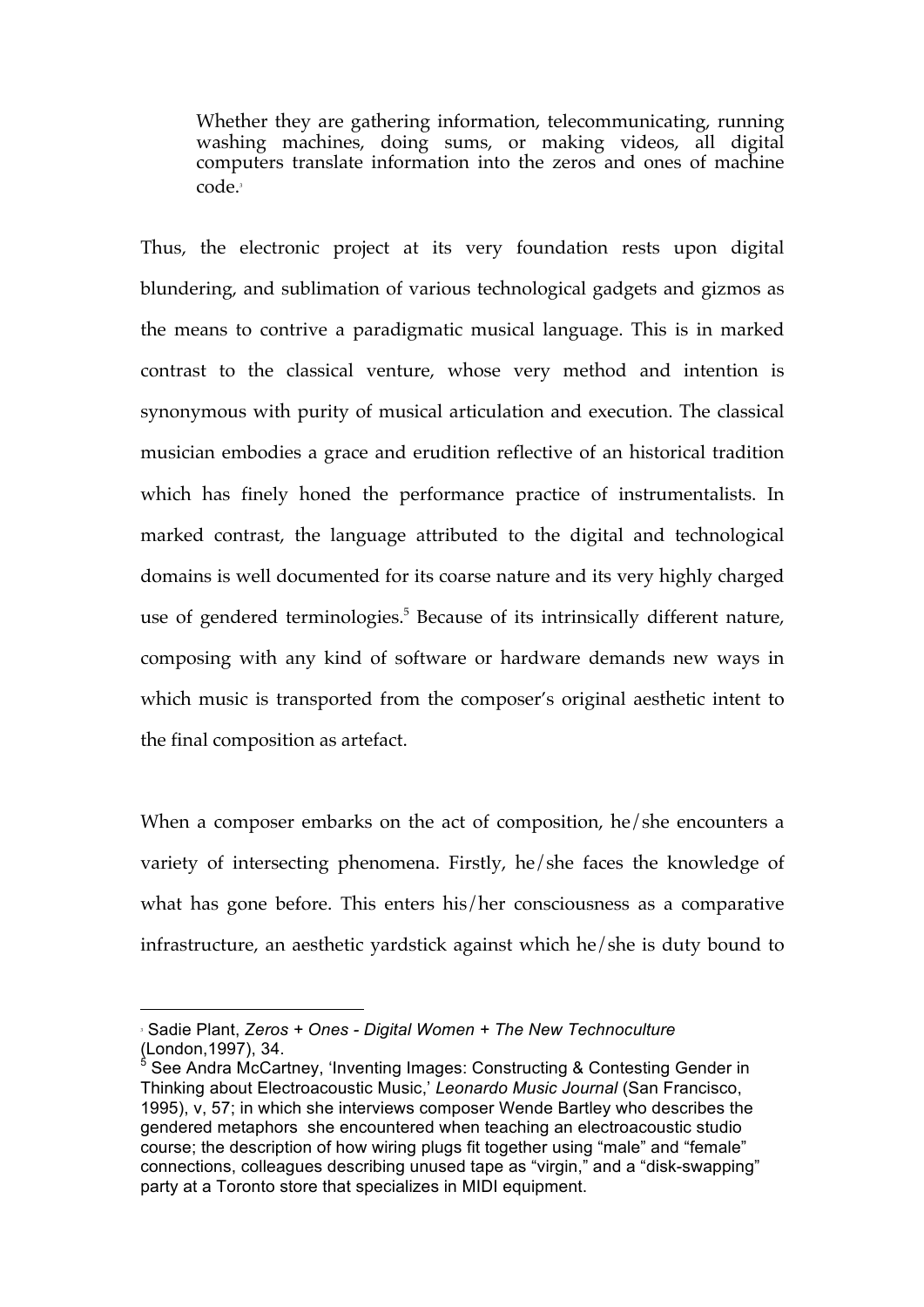measure any original expression which he/she wishes to introduce into the genre.

Particularly within electronic music, it is the male composer who has created the tradition of using a specific range of technological tools. This commodification of the classic electronic studio environment has been perpetuated globally. Whether in Stockholm, London, Wellington or Prague, the globally available studio-as-artefact restricts the development of specifically local contributions to our aesthetic heritage. The perpetuation of these tools contributes to the continuation of a man-made Eurocentric aesthetic heritage. Put simply, the emphasis within the electronic aesthetic has transferred from a preoccupation with melody and rhythm, as exemplified in the Western Art Music tradition, to technological process, and a preoccupation with the syntax of exotic timbral & mechanical interrelation.

Electronic music produced using initially available technologies collided with the advent simultaneously of High Modernism in the early 1950s. This markedly changed the aesthetic aspiration of the electronic genre and launched electronic music into a swift rate of change in response to the developments in technologies. This in turn has stimulated composers who use the computer as their creative stimulus or ascribe to develop a myriad of methods of composition. The more generalised term, current in Britain, France, Sweden and Quebec, in particular Montreal of 'electroacoustic music', is sometimes interchangeable with the more aesthetically distinctive 'acousmatic,' although it is fair to say that this terminology has recently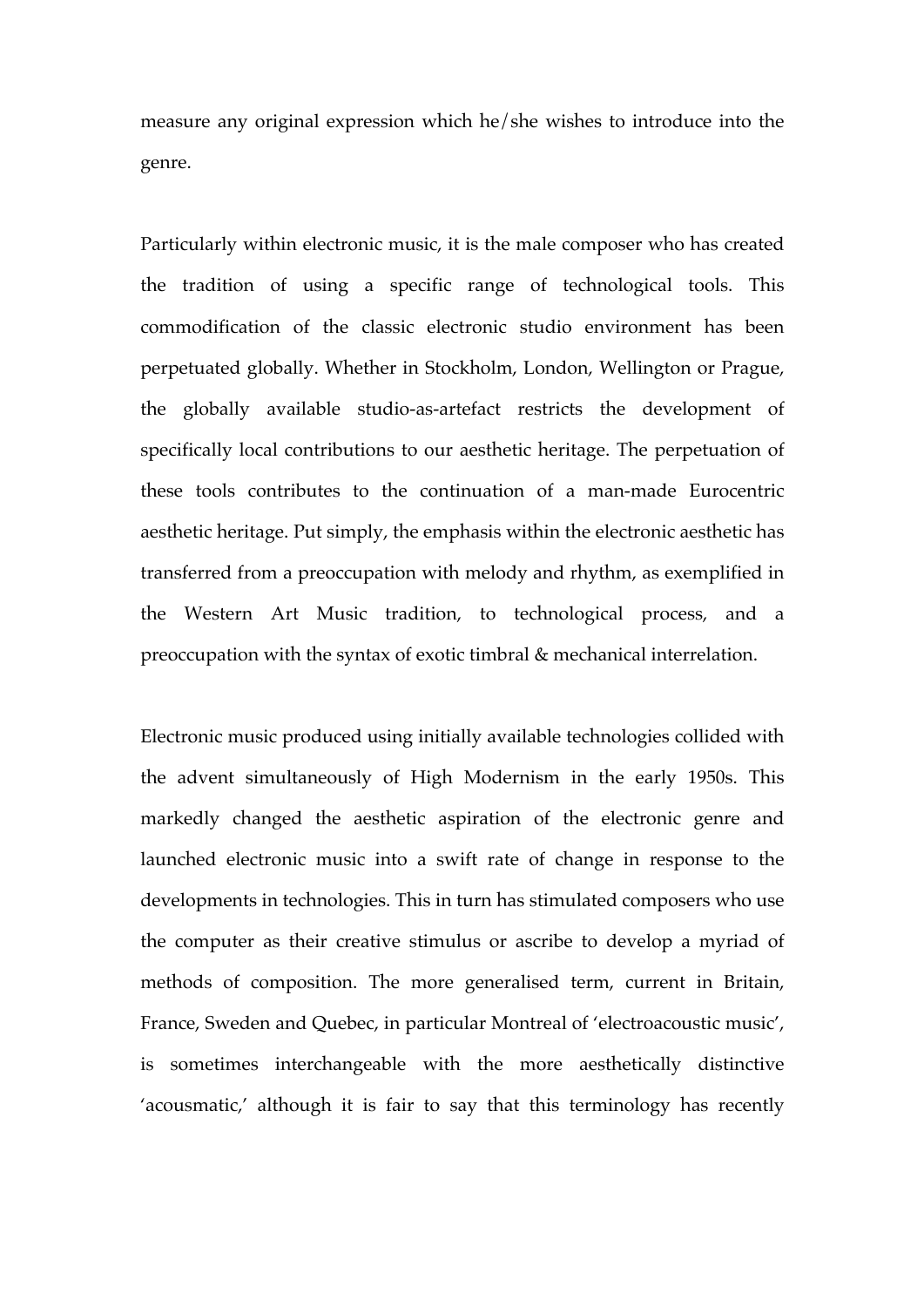become antiquated and works now subdivide into the 'fixed' electronic category / or 'live lap top' performance categories.

The origins of electronic music still exert a marked influence on current musical and theoretical developments within its domain, in particular structures of authority which still pervade current practice and the extent to which these may affect compositional and theoretical articulation. The structures of authority I am particularly interested in exploring are those which influence the daily workings of the composer in the studio environment. The nature of the contextual framework to which an electronic composer refers while involved in the compositional process differs from composer to composer. In each composer's situation there are diverse factors which have contributed to the evolution of such a framework: cultural, historical, social, contextual and technological.

When we begin to participate in any form of computer-generated composition, how much aesthetic control do we submit to either the mastery of the computer application, or the cultural paradigm in which we find ourselves? Are these submissions simply ignored or do they remain unrecognised? Is the use of technology invasive? Does it inhibit the spontaneity of creativity?

It is fair comment that the electronic studio environment is culturally a male preserve. Over the last 35 years a few fine female practitioners working in the electronic medium have emerged including Francoise Barrière, Kaija Saariaho and Laurie Anderson to name but a few. Will their participation in the studio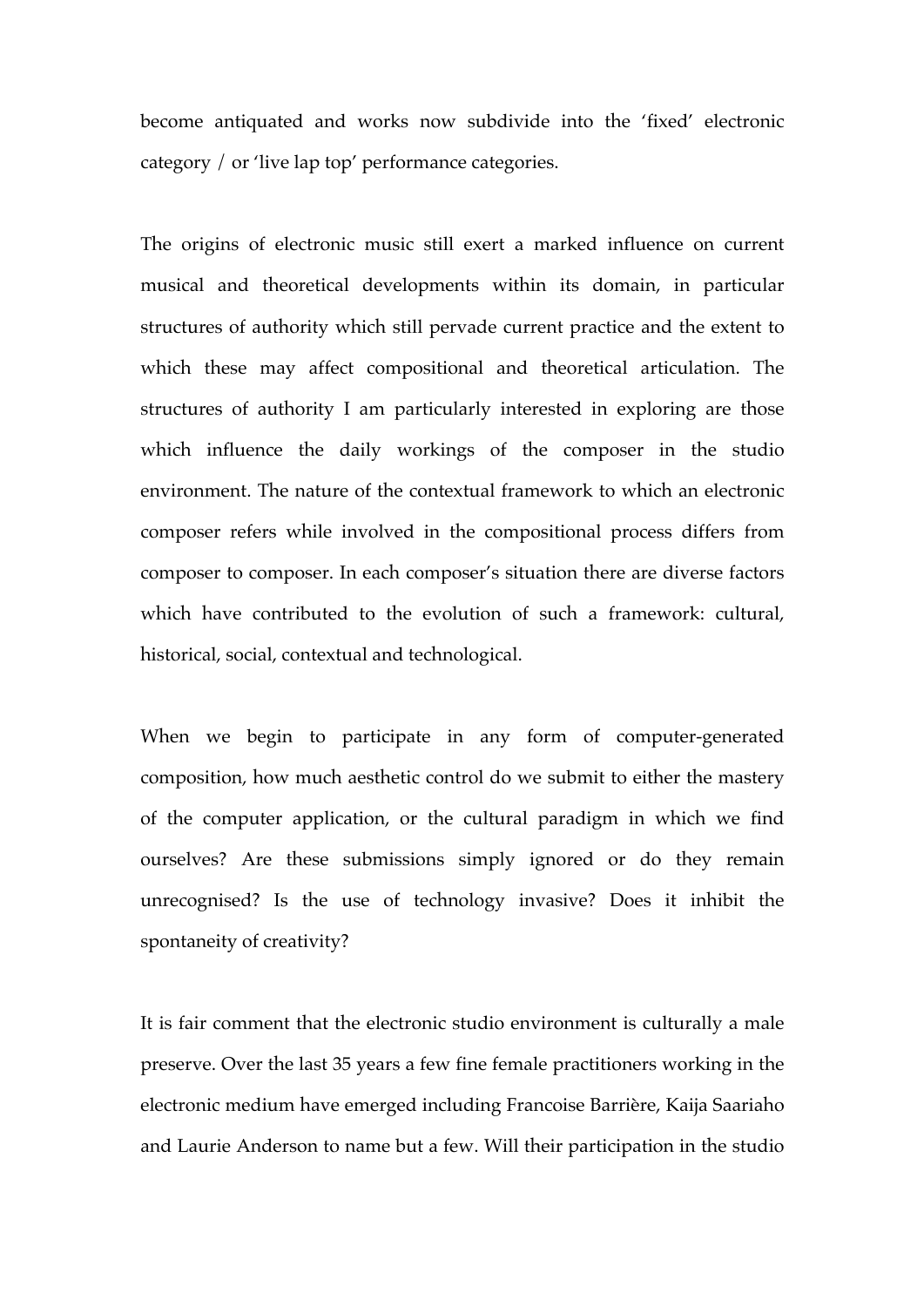environment and their contribution to the ever-growing canon of respected mainstream electronic works ring any changes for the existing electronic contextual framework, or are the existing structures of authority within this framework monolithic and unassailable?

These structures of authority, alongside questions of authorship and identity, create a confusing environment in which electronic music strives to survive. For the composer of electronic music who wants to develop a coherent compositional identity within which he/she can pursue freedom of creative expression these are fundamentally difficult times. In Mike Vaughan's words:

The manner in which the available technical resources interact with the composer's view of a specific musical work, and its internal processes of construction, is of paramount importance. This is because the tools of realisation tend to elicit forms of normative behaviour determined in part by tradition but also, and more significantly, by the architecture and design of the various components present in the production chain.<sup>7</sup>

This epitomises for me a significant drawback to widespread access to the same tools of realisation within what has become a global marketplace. A normative studio set-up represents one form of authority inhibiting the studio composer. Maybe the new predilection for live laptop performance will force a resounding air of equality through an increase in performance-based practice.

Other issues of authority emerge. Certain aspects of electronic compositional endeavour remain limited. Stereotyping of the female voice type and

 $7$  Mike Vaughan, 'The Human-Machine Interface In Electroacoustic Music Composition', *Contemporary Music Review* 10/ii, (1994),111.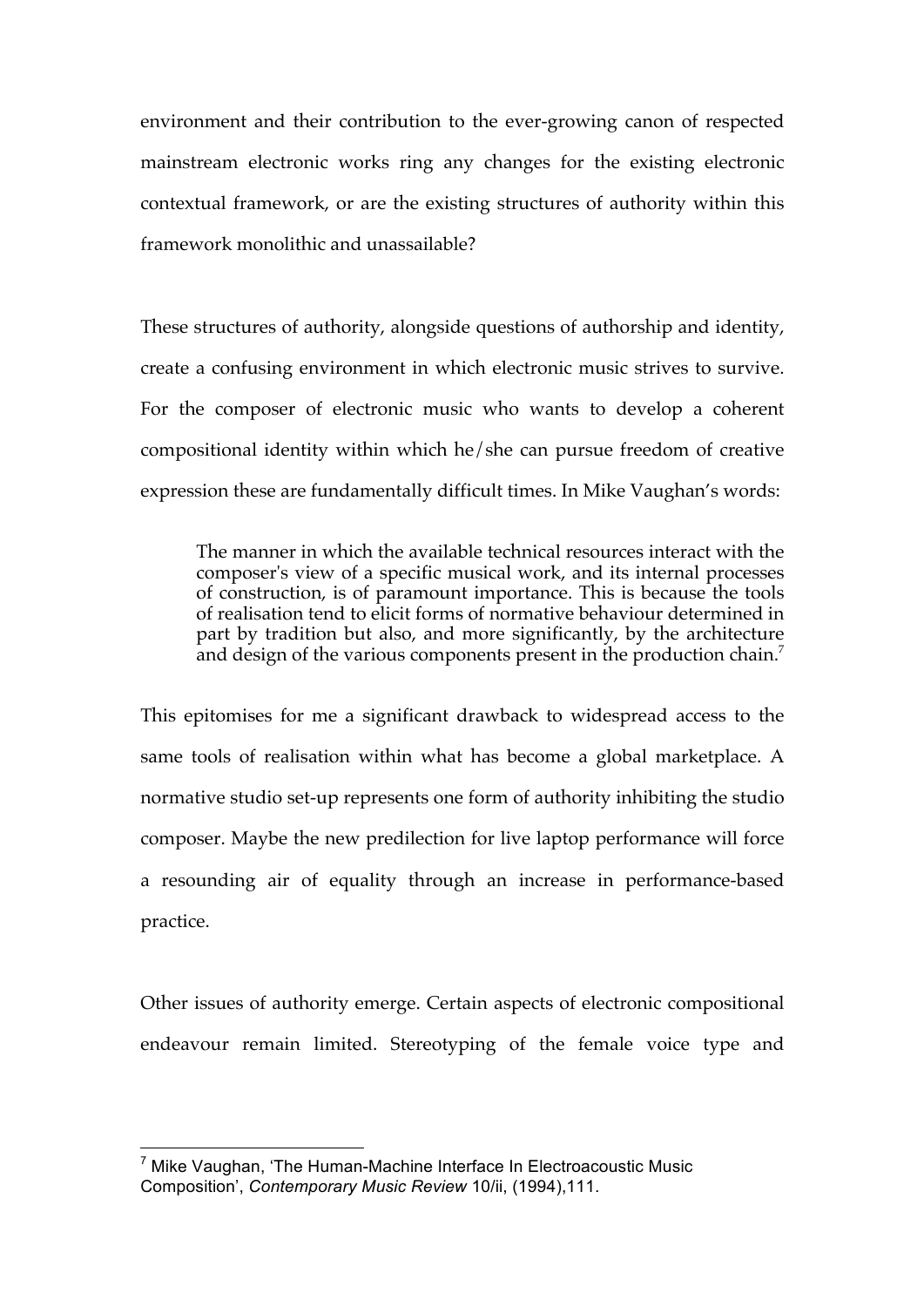consequent perpetuation of the vocal performer as a lonely female vocal exhibitionist provides one salient example. In Hannah Bosma's words:

A musical partnership of a male composer and a female vocalist is typical of electroacoustic music. This stereotype relates woman to body, performance, tradition, non-verbal sound and singing and man to electronic music technology, innovation, language and authority. It resonates with the tendency in contemporary Western culture to associate singing with women, not with men (Cusick 1999), whilst technology is seen as a man's world (Benston 1988). More generally, it reflects the dualistic opposition of masculinity versus femininity and mind versus body that is so prevalent in our culture.<sup>14</sup>

I find this quite provocative when I think about it in relation to my own electronic works. I, a woman composer, choose purposefully not to use women's voices as spectacular. In my works to date they do not display classically honed qualities in the traditional Western Art Music sense. Indeed, one may conclude that I choose my female 'vocalists' precisely because of their antithetical position in relation to such a spectacular ideal.

One of the best known ways of presenting text in the classic electroacoustic format is to use a male narrator. Michel Chion terms this an acousmêtre, 'a powerful master who can only be heard and who often sees and knows all.' <sup>16</sup>

This filmic presentation of text taps into our adeptness at receiving information, practised daily in our saturated culture. Erik Mikael Karlsson's *Epitaphe pour Iqbal Masih<sup>17</sup>* provides a fairly typical example of codified textual

<sup>&</sup>lt;sup>14</sup> Hannah Bosma, 'Bodies of evidence, singing cyborgs and other gender issues in electrovocal music', *Organised Sound*, vol. 8 (2003), 12.

<sup>&</sup>lt;sup>16</sup> Hannah Bosma, 'Bodies of evidence, singing cyborgs and other gender issues in electrovocal music', *Organised Sound*, vol. 8 (2003), 14.

<sup>17</sup> *Two Composers: Jonas Broberg, Erik Mikael Karlsson* FYCD1009 (Sweden, 1997)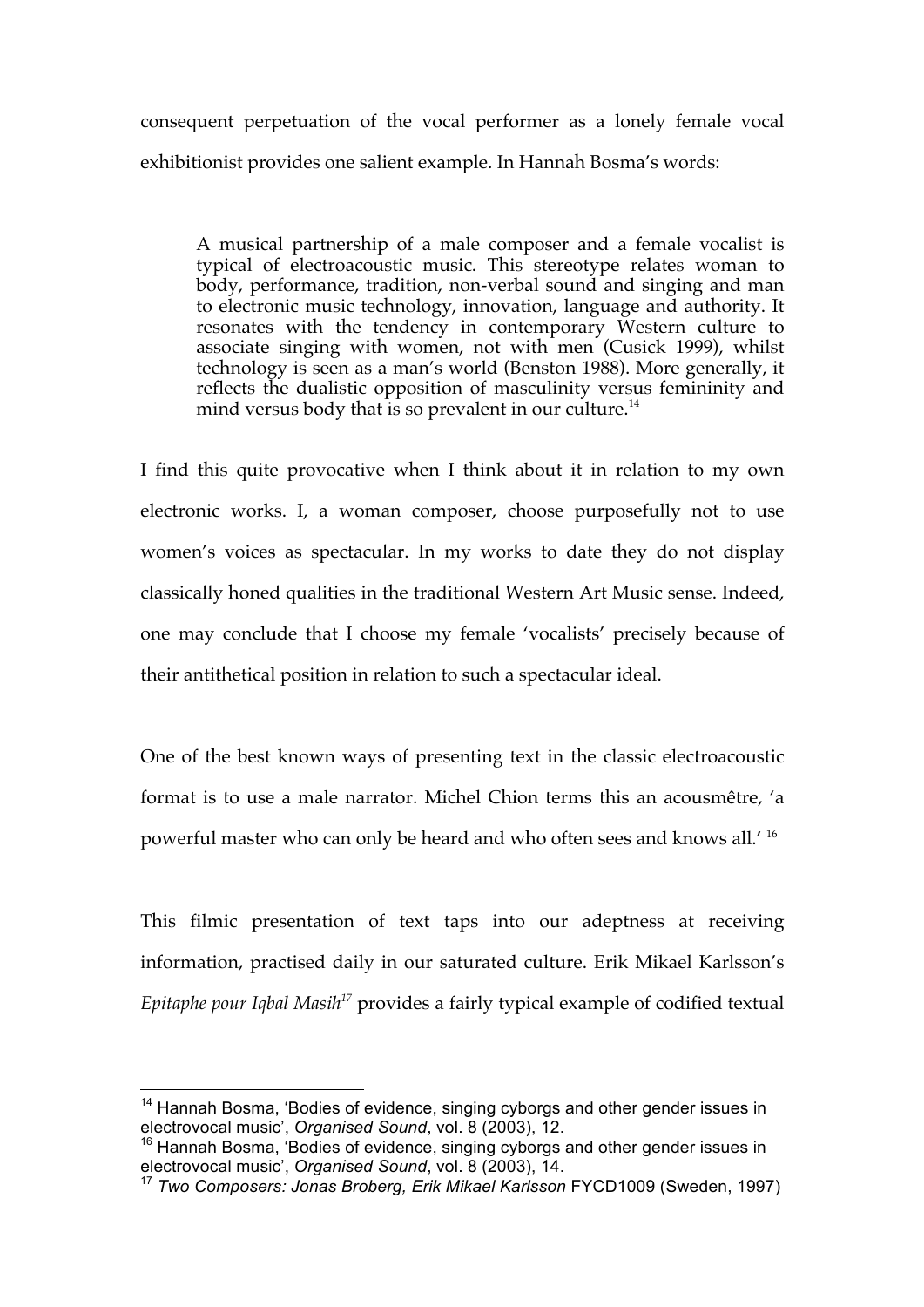presentation, a poetic French text spoken by an omnipresent male narrator.<sup>18</sup> Lyrical and understated it conveys a powerful and evocative narrative. I believe that *Epitaphe* perfectly fits the requirements of a classically proportioned electroacoustic work.

This is in sharp contrast with Frances Dyson's composition *Window Pain* (1993) which I posit as a deliberately diametrically opposed comparator to *Epitaphe.* Perhaps composers such as Frances Dyson in *Window Pain* are constructing a body of work encompassing an ironic view of technology. Dyson conjures highly female bodily content within a heightened and personalised narrative – a documentary musical form. She, the composer, depicts the journeys undertaken by various women with the gynaecological disease 'endometriosis'. Dyson creates a sound montage of recordings of women relaying their experience of the pain of the disease. A clock ticks symbolically, forcing us to identify with the ticking clock through hours and hours of pain, the extent of which gynaecologists generally don't believe – as one line from the text emotes : 'You have no clue how often your face is wet with tears.' <sup>37</sup>

Specific references are made to attempts to allay the evolution of endometriosis through various drug therapies which simulate pregnancy and menopause; placing the body in a kind of reproductive stasis. Interspersed throughout the composition, 'natural' and 'processed' forms of noises of baby squeals and gurgles interject, invoking the longing of these women for the

<sup>&</sup>lt;sup>18</sup> Who is in fact the composer Roger Cocchini.

<sup>37</sup> Ibid 36.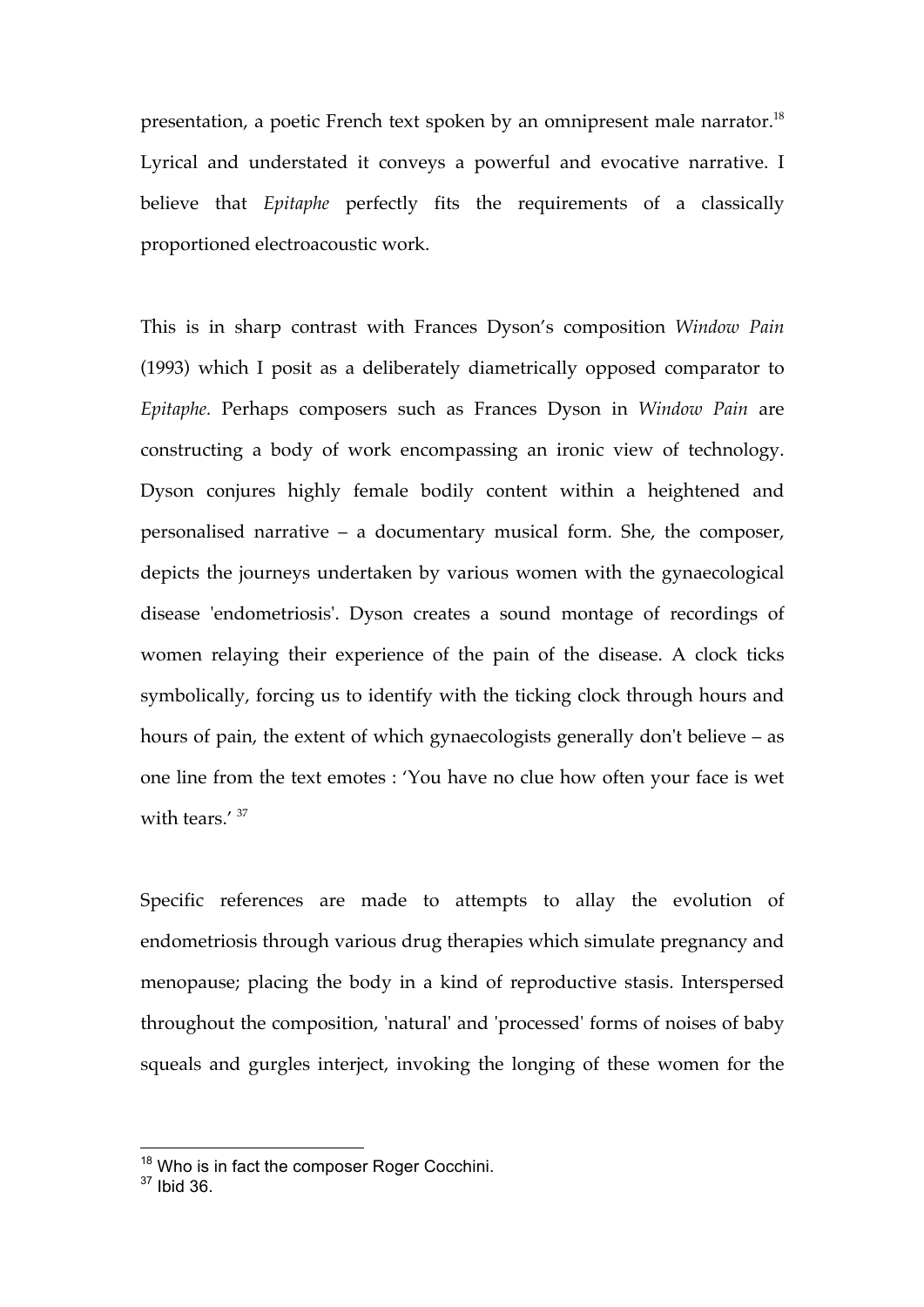baby that is now in jeopardy due to the disease. The narrative of the pain culminates in the documentary comment:

> 'two male surgeons have cheerfully suggested me another operation to fix me right up, including slitting my throat and fusing my neck vertebrae; now there's a temptation!'<sup>38</sup>

Donna Haraway puts forward the view that a cyborg body is anything but innocent.<sup>34</sup> If this is the case, women practitioners within the electroacoustic genre are well placed to contribute knowingly, aware of the structures of authority and technology which surround their activity: woman as a knowing cyborg.

> There are several consequences to taking seriously the imagery of cyborgs as other than our enemies. Our bodies, ourselves; bodies are maps of power and identity. Cyborgs are no exception. A cyborg body is not innocent; it was not born in a garden, it does not seek unitary identity and so generate antagonistic dualisms without end (or until the world ends); it takes irony for granted.<sup>35</sup>

Women composers who operate in the contemporary climate forge diverse strategies in how they position themselves. They acknowledge the situation they find themselves in. One fact binds their endeavours together - each composer striving to create their own space in a musical heritage which has excluded them until the last fifty years or so. Andra McCartney interprets Donna Haraway's Cyborg Manifesto<sup>26</sup> as unravelling:

<sup>38</sup> Ibid 36.

<sup>&</sup>lt;sup>34</sup> Donna Haraway, *A Cyborg Manifesto: Simians, Cyborgs and Women* (London, 1991), 180.

 $35$  ibid 34.

<sup>26</sup> Donna Haraway, *A Cyborg Manifesto: Simians, Cyborgs and Women* (London, 1991)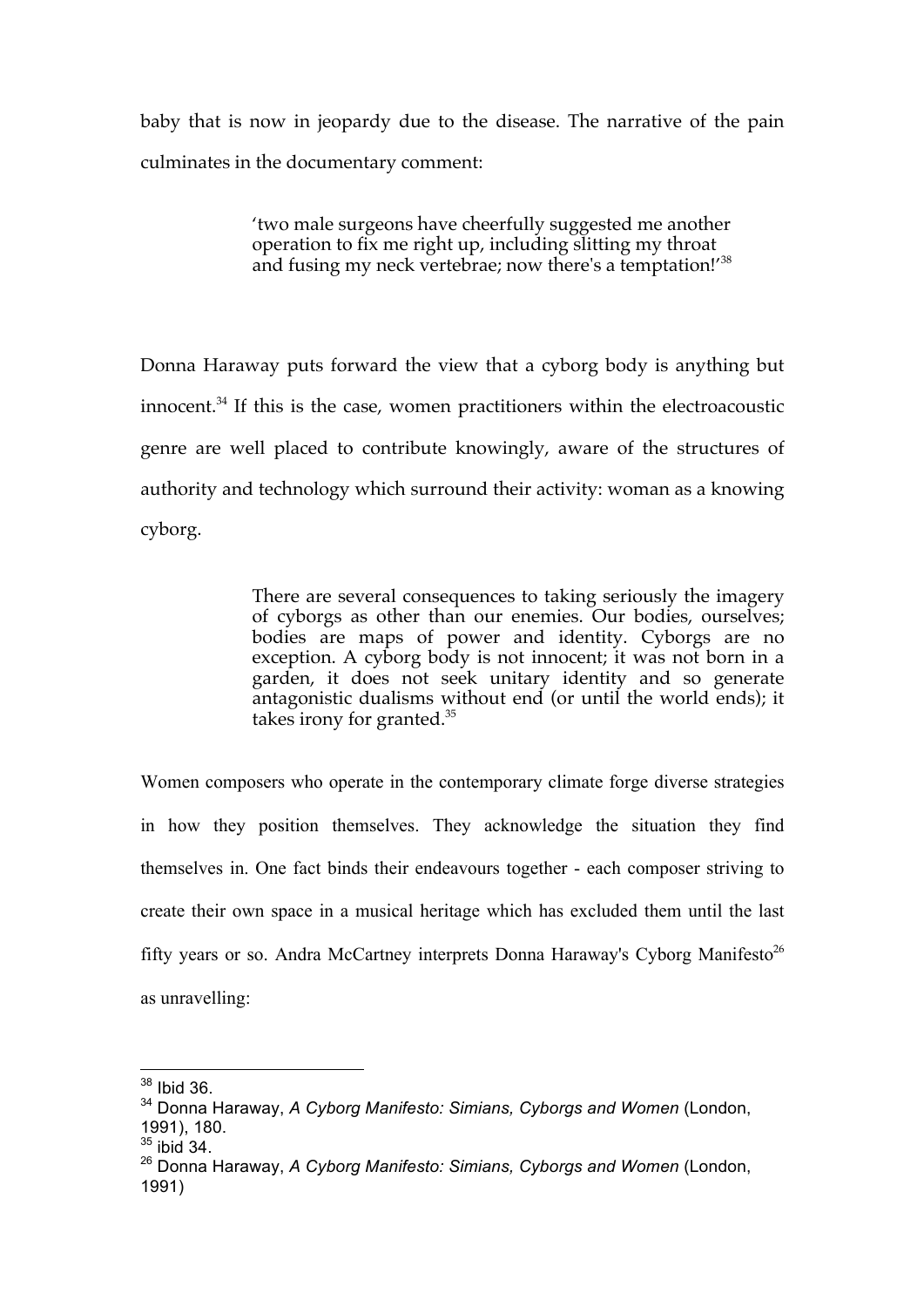the image of the Cyborg, the hybrid organism both human and machine, as a powerful metaphor...[and]..the traditional relationship between man and machine as a boundary war: the machine as enemy, to be controlled, just as woman is to be controlled.<sup>27</sup>

My question would be whether the hankering to demonstrate technological and aesthetic assimilation could be viewed as an example of the control that Haraway articulates? If she is unquestioning of the tools at hand, and the encoded normative practices, wo/man is deemed to have successfully controlled the machine. It could be seen as naïve, however, to ignore the covert influence of the machine, and the significance this may exert on compositional codes and practice. How might a woman tell her own story, using the studio gadgetry to her own ends?

In my own work I have re-evaluated the acousmêtre principle in two pieces : *Six Haiku for Body Ratio 1:8* (1999) is a piece made up of six short meditations by survivors of breast cancer, written in the form of haiku as part of their recovery strategy. Through the sparseness and the sporadic nature of the musical articulation there is space enough for the most important feature: the words. These words originate from raw life experience and they are mediated in that they are formalised. The text's innate rawness is refined to fit the stylised language of haiku. The haiku are performed by a female acousmêtre creating a stylised presentation which distances the text from its original guttural earthiness. In many musical traditions throughout the world special ritual music is performed to celebrate and to mark rites of passage such as birth, puberty, marriage and death. The use of the distinctive ritual-sounding bell in *Body Ratio 1:8* is deliberate. I am referencing the Japanese origin of the

<sup>27</sup> Andra McCartney, 'A prelude to EA Gender Issues'*, Contact!* 8/2 (1982), 68-74.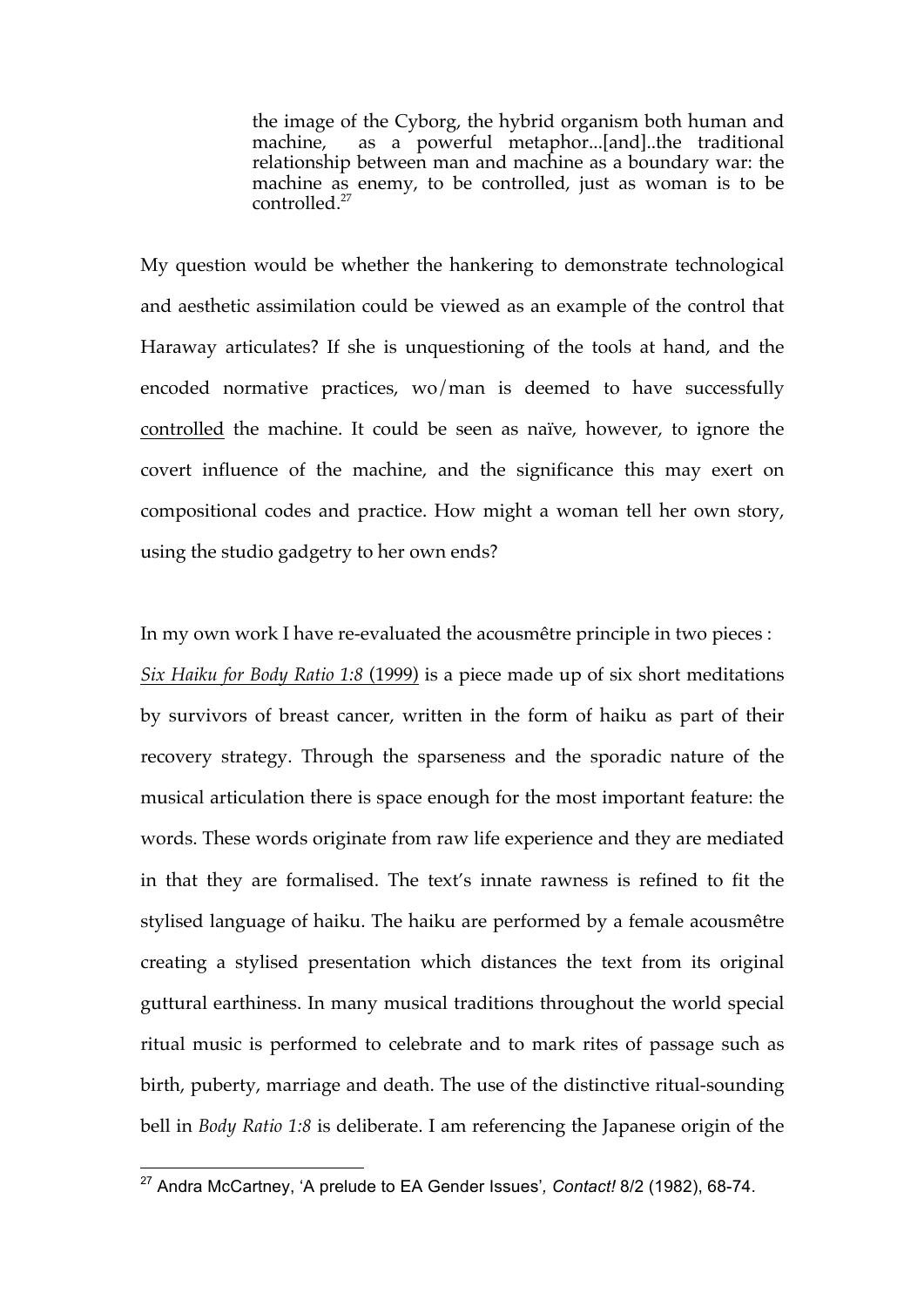haiku, but simultaneously evoking the idea of ritual, the rite of passage that experiencing cancer must surely be. The fact that the acousmêtre is performed by an American voice is to honour the origin of those who created the text, but is also a nod to the confessional nature of contemporary American culture.

## *Playing the Bones* (2005)

In 1998 I recorded Nancy Salmon (1918-2005) talking about her early life. Of particular interest to me were the minutiae of her daily life, how her household survived, who formed her household, what they ate, where they lived, what they did. It is fascinating to reflect how society has changed, yet how in essence it still remains the same. Above all I wanted to communicate how full of life and fun an old person's reminiscences can be, how vivid the memory remains to the person whose it is. I also wanted to portray the very humanity of Nancy, to capture her through recording her stories. To heighten this sense of domestic reminiscence I've also included three music hall songs: *The Window Cleaner* (1936) sung by George Formby, *When I Take My Morning Promenade* (1912) sung by Marie Lloyd and *The Laughing Policeman* (1926) sung by Charles Penrose. Through talking to family members I've discovered that the period about which she is telling her stories, when she lived in Smith Street, is likely to be the late 1920s/early 1930s. These classic music hall songs would certainly have been current when Nancy was growing up. After a quick succession of the music hall fragments, the second one, *When I Take My Morning Promenade*, plays out between 5'06" to 6'47". This is exceedingly long in composition terms. I have purposefully placed this at the central point in the piece; to me it is as if we are listening to the radio. Thanks to the beauty of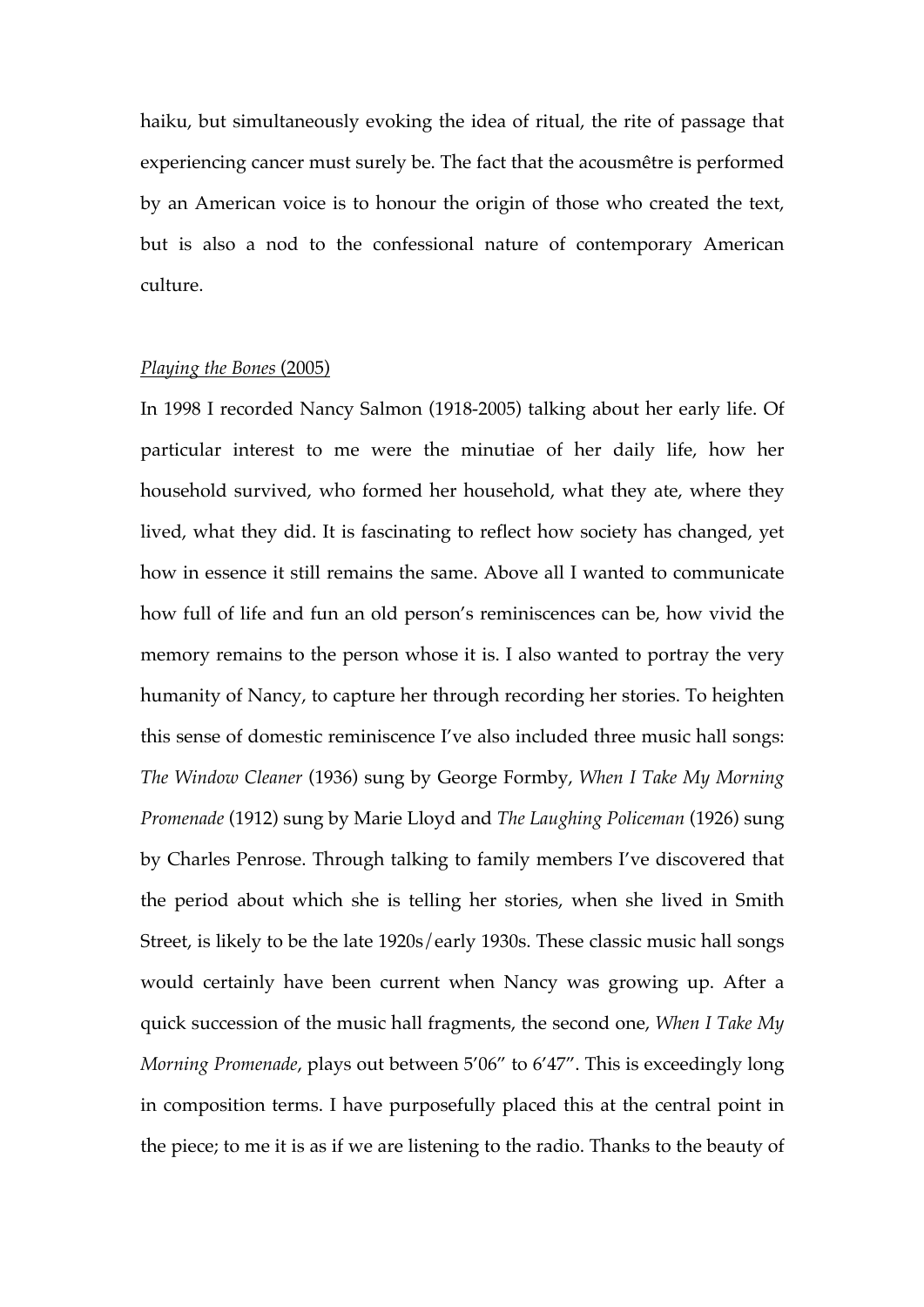the electronic idiom I've also place a harpsichord in her living room – evoking sonically a domestic interior that heightens the sense of the 'salon' - in *Playing the Bones* Nancy Salmon is by implication, imagined sitting in her domestic surrounds telling her stories.

The pieces *Window Pain, Body Ratio 1:8 & Playing the Bones* convey a sense of the very female bodily/corporeal - subverting the traditional technological face of the electronic genre. Susan McClary says of Laurie Anderson, an acknowledged seminal exponent in the creative use of technology:

> as Anderson../[the female composer]… wrestles with technology, she displaces the male subject who usually enacts that heroic feat. And by setting up an implied alliance and identification with the machine, she raises the conventional anxiety of the self-directed robot - the living dolls of science fiction or gothic stories of the uncanny, but a living doll who is self-created, who flaunts her electronic constructedness.<sup>39</sup>

Frances Dyson has conjured up similar terrifying spectres, spectres never contemplated before in electronic music. Using the medium she evokes sonic images of that most taboo and personal of female inner workings: gynaecology; women's bodily parts, the womb and blood. The living doll<sup>40</sup> documented through *Window Pain* is very much alive. McClary tells us that:

> One of the principal features of performance art is the insistence on the artist as a performing body. Gone is the division of labour in which a composer constructs an object and passes it on to a performer who executes faithfully the demands of the master. In performance art, artist and performer are usually one, and the piece is that which is inscribed on and through the body. The radical separation of mind and body that underwrites

<sup>39</sup> Susan McClary, *Feminine Endings: Music, Gender, and Sexuality* (Minnesota, 1994), 138.

<sup>40</sup> Ibid 39, McClary's definition.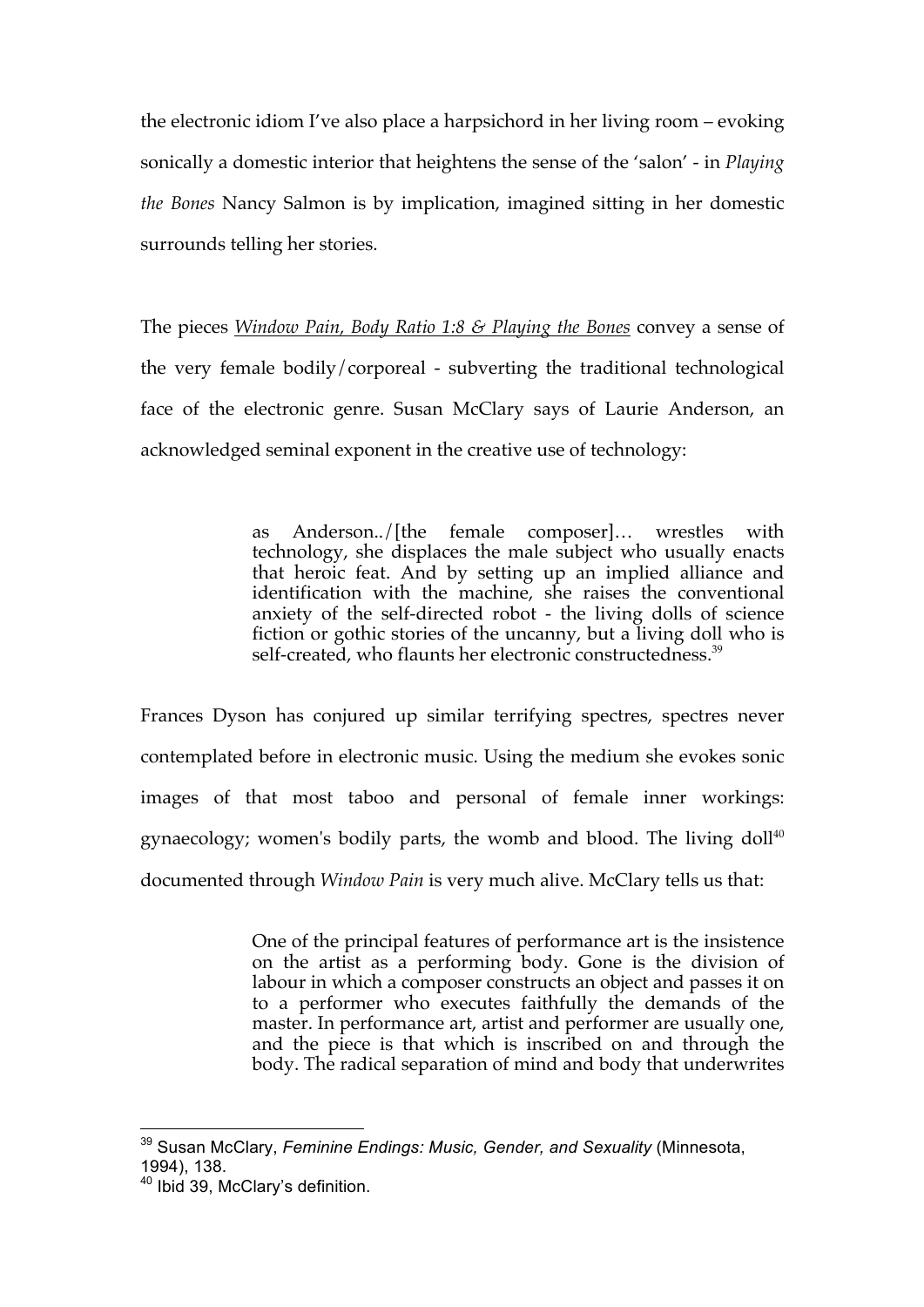most so-called serious music and music theory is here thrown into confusion.<sup>41</sup>

Obviously Dyson, through drawing on the experience of other women, cannot claim to be a performance artist in a conventional sense. However, she has enabled the experiences of her gender to be exhibited and displayed within her works of art. The piece *Window Pain* can be said definitively to have been 'inscribed on and through the body.<sup>42</sup> The female subject is at the very core of this piece. To exploit technology with this most womanly of experiences is certainly a powerful tribute to Dyson's creative vision and similar to the practice of performance-based artists, such as Laurie Anderson. Dyson's *Window Pain* and my own *Body Ratio 1:8 & Playing the Bones* place the female poetic experience into the masculine arena through using and discarding qualities of masculine gesture to our own creative ends. Knowingly, we create compositions, secure in the cultural and sociological arena in which we finds ourself.

A woman composer can construct a compositional discourse which lays bare elements of her life, so that we may more intimately know her: woman as acousmêtre, seizing control of her own identity and the identity of the aesthetic path she is choosing to create, not replicate; nourishing existing musical structures with new creative energies; using the corporeal to situate an intimate idea of woman's identity within technology; using difference so as to bring about change to the existing language of the electronic idiom.

 $\frac{41}{100}$  Ibid 39, 137.

<sup>42</sup> Ibid 39, 137.